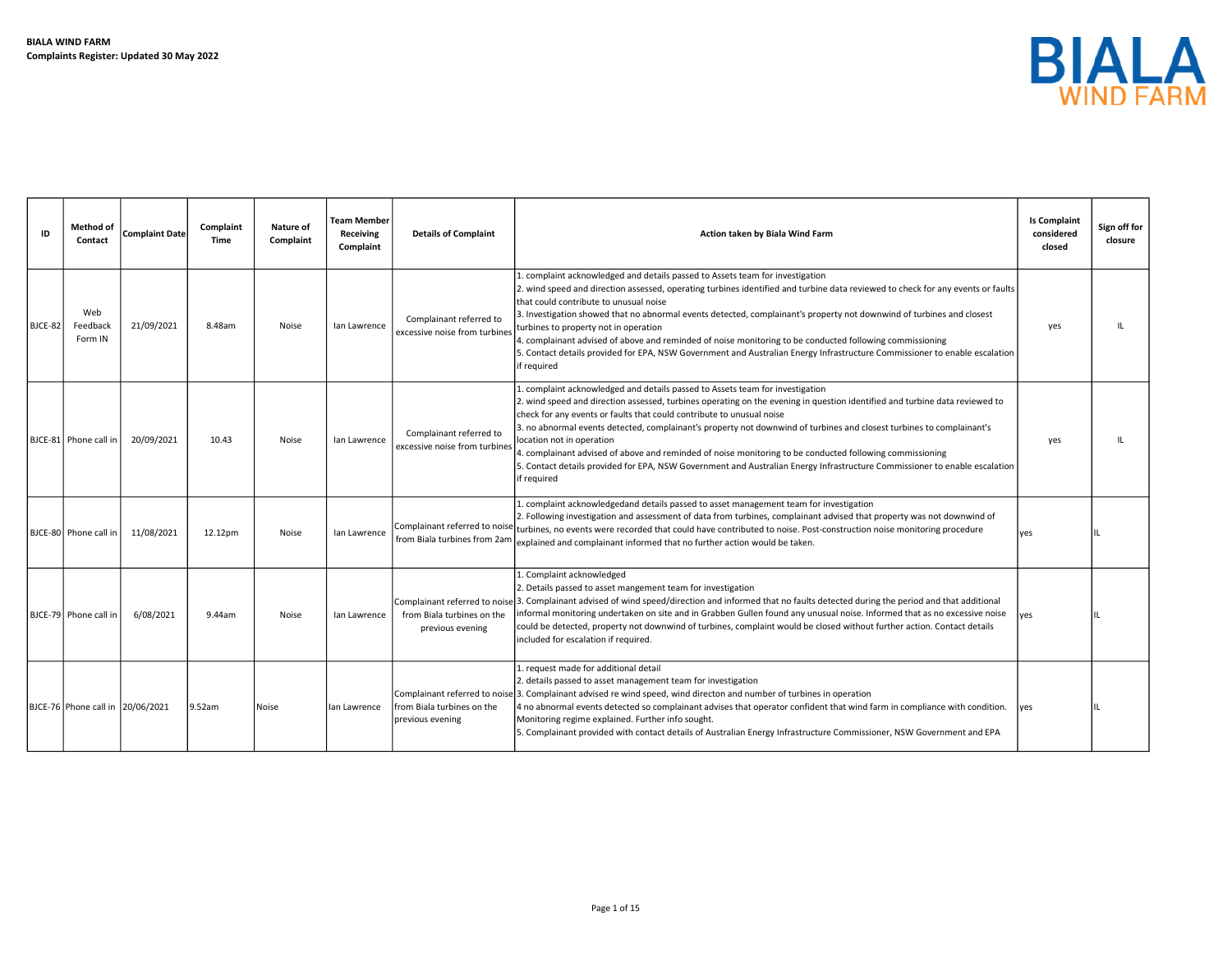

| ID             | <b>Method of</b><br>Contact      | <b>Complaint Date</b> | Complaint<br>Time | Nature of<br>Complaint                                 | <b>Team Member</b><br>Receiving<br>Complaint | <b>Details of Complaint</b>                                                                                                                      | Action taken by Biala Wind Farm                                                                                                                                                                                                                                                                                                                                                                                                                                                                                                                                                                                                                                                                                                                                                                                                                                                                                                                                                                                                                                                                                            | <b>Is Complaint</b><br>considered<br>closed | Sign off for<br>closure |
|----------------|----------------------------------|-----------------------|-------------------|--------------------------------------------------------|----------------------------------------------|--------------------------------------------------------------------------------------------------------------------------------------------------|----------------------------------------------------------------------------------------------------------------------------------------------------------------------------------------------------------------------------------------------------------------------------------------------------------------------------------------------------------------------------------------------------------------------------------------------------------------------------------------------------------------------------------------------------------------------------------------------------------------------------------------------------------------------------------------------------------------------------------------------------------------------------------------------------------------------------------------------------------------------------------------------------------------------------------------------------------------------------------------------------------------------------------------------------------------------------------------------------------------------------|---------------------------------------------|-------------------------|
|                | BJCE-75 Phone call in 28/05/2021 |                       | 12.10am           | Noise                                                  | lan Lawrence                                 | irom Biala turbines                                                                                                                              | Call made to complainant to acknowledge receipt and ascertain details of complaint<br>2. Details passed to asset mangement team for investigation<br>3. Complainant advised: - 10 turbines in operation and property not downwind<br>Complainant referred to noise - On the basis of the noise modelling undertaken during the design of the wind farm, BWF very confidentconditions would not<br>result in noise levels above approval limit<br>Technicians conducted listening checks at different locations around Grabben Gullen and reported no abnormal events in<br>turbine data at the time of complaint nor during their listening checks.<br>explained operational noise monitoring process and that record of conditions at time of complinat would be kept.                                                                                                                                                                                                                                                                                                                                                    | Ives                                        |                         |
| <b>BJCE-78</b> | Email IN                         | 13/05/2021            | 14:13             | Landscape<br>Program                                   | Elizabeth Picker                             | Complainant seeking to<br>understand why not eligible<br>for landscape payment                                                                   | Complainant advised that eligibility critera for landscaping mirrors definition of local residence given in conditions of consent.<br>As property received a DA after the wind farm's DA, was therefore ineligible under the terms of the consent. Further advised<br>that all feedback received about the program will be taken into account when the program is reviewed                                                                                                                                                                                                                                                                                                                                                                                                                                                                                                                                                                                                                                                                                                                                                 | <b>Yes</b>                                  |                         |
| BJCE-<br>73    | Email IN                         | 6/05/2021             | 2:27 PM           | Construction<br>Complaints -<br><b>Aviation Lights</b> | lan Lawrence                                 | Complainant is concerned<br>about the aviation lights and<br>asked if the visual impact of<br>the lights can be reduced.                         | The Biala Wind Farm team would keep the complainant updated on their progress regarding the aviation lights. The<br>complainant was subsequently notified when the lights were switched off on 4 June                                                                                                                                                                                                                                                                                                                                                                                                                                                                                                                                                                                                                                                                                                                                                                                                                                                                                                                      | <b>lves</b>                                 | п.                      |
| BJCE-<br>72    | Neb<br>Feedback<br>Form IN       | 22/04/2021            | 9:15 PM           | Construction<br>Complaints -<br>noise                  |                                              | Complainant concerned<br>about the wind farm causing<br>excessive noise at 9.11pm,<br>Elizabeth Pickerlwhich could be heard in<br>Grabben Gullen | The complainant was asked to provide more details about the noise, including what it sounded like, its duration and the<br>weather conditions at the complainant's residence at the time the noise was heard.<br>Details of the complaint were passed to the technical team for investigation. The team reviewed the wind conditions at the<br>times provided by the complainant. The complainant was informed the technical team found no evidence that the wind<br>turbines were noisier than normal and no faults were reported with any of the wind turbines that would cause excessive noise.<br>Explained to the complainant the process that will be completed for Operational Noise Compliance Testing, when the wind<br>farm becomes operational.<br>-The complainant was advised that the Biala Wind Farm team would keep a note of the wind conditions at the time of the<br>complainant's report.<br>-The complainant was provided with details of the Office of the National Wind Farm Commissioner, the NSW Department of<br>Planning, Industry and Environment, and the Environmental Protection Authority. | <b>Yes</b>                                  | Derek Powell            |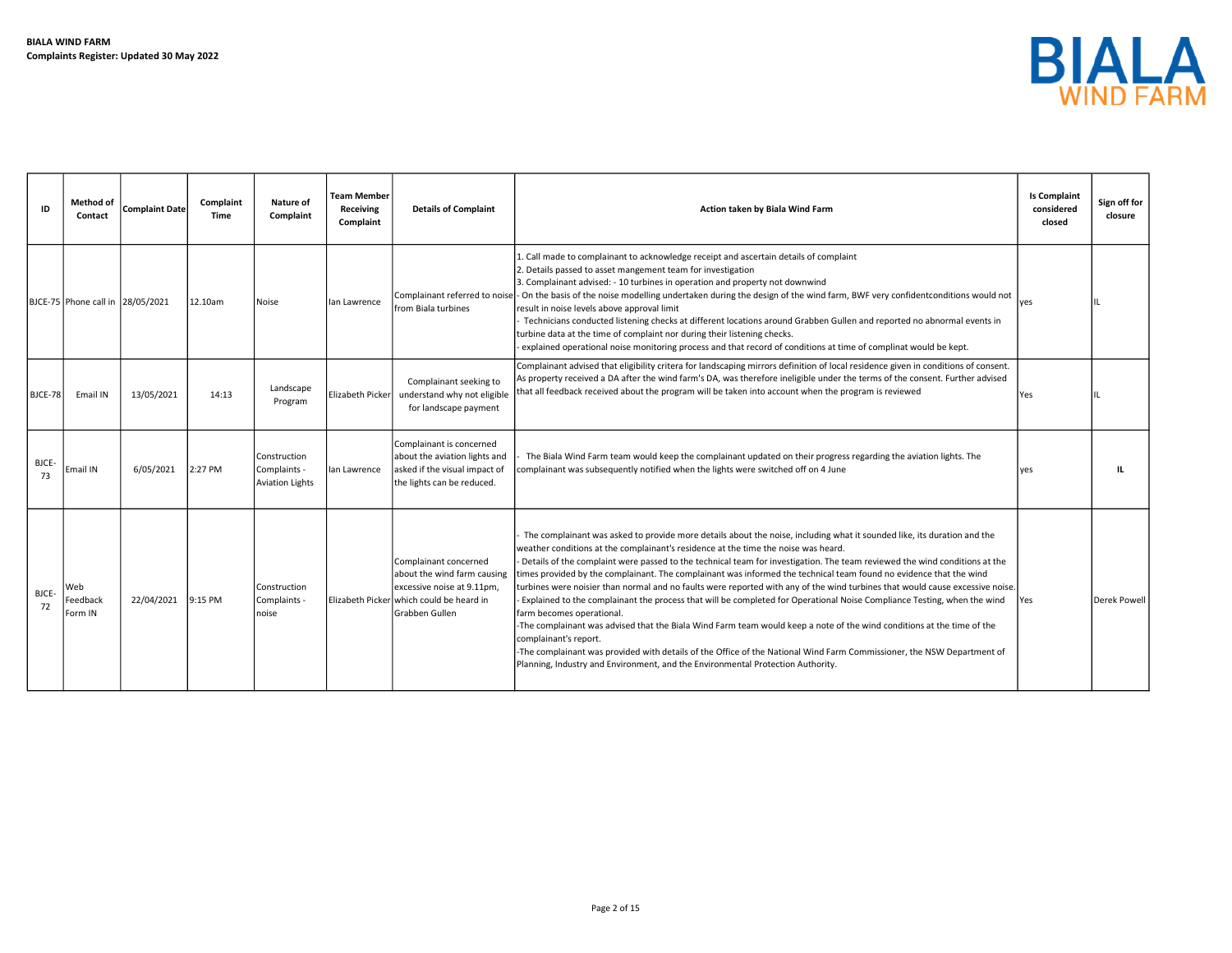

| ID          | Method of<br>Contact | Complaint Date | Complaint<br>Time | Nature of<br>Complaint                          | <b>Team Member</b><br>Receiving<br>Complaint | <b>Details of Complaint</b>                                                                                                                                                                                                                                                                | Action taken by Biala Wind Farm                                                                                                                                                                                                                                                                                                                                                                                                                                                                                                                                                                                                                                                                                                                                                                                                                                                                                                                                                                                                                                                                                                                                                                                                                                                                                                                                                                                                                                                                                                                                                                                                                                                                                                                                          | <b>Is Complaint</b><br>considered<br>closed | Sign off for<br>closure |
|-------------|----------------------|----------------|-------------------|-------------------------------------------------|----------------------------------------------|--------------------------------------------------------------------------------------------------------------------------------------------------------------------------------------------------------------------------------------------------------------------------------------------|--------------------------------------------------------------------------------------------------------------------------------------------------------------------------------------------------------------------------------------------------------------------------------------------------------------------------------------------------------------------------------------------------------------------------------------------------------------------------------------------------------------------------------------------------------------------------------------------------------------------------------------------------------------------------------------------------------------------------------------------------------------------------------------------------------------------------------------------------------------------------------------------------------------------------------------------------------------------------------------------------------------------------------------------------------------------------------------------------------------------------------------------------------------------------------------------------------------------------------------------------------------------------------------------------------------------------------------------------------------------------------------------------------------------------------------------------------------------------------------------------------------------------------------------------------------------------------------------------------------------------------------------------------------------------------------------------------------------------------------------------------------------------|---------------------------------------------|-------------------------|
| BJCE-<br>70 | Phone Call<br>Iout   | 1/03/2021      | 4:07 PM           | Construction<br>Complaints -<br>aviation lights | Isabel Nelson                                | Complainant concerned<br>about the visual impact of the<br>wind turbines' aviation lights<br>and asked whether they can<br>be turned off. The<br>complainant asked why the<br>aviation lights were switched<br>on when other nearby wind<br>farms did not have them<br>turned on at night. | Provided the complainant with information about the aviation lights, including a map of the aviation lights, which is available<br>on the website. Explained that the purpose of these lights are so aircraft can see the turbines. The project's Development<br>Consent requires lighting in accordance with CASA (Civil Aviation Safety Authority) requirements. In turn, CASA required the<br>Project to consult with the Australian Department of Defence (DoD), Royal Australian Airforce and Air services Australia<br>regarding their lighting requirements, as well as consider CASA's own requirements. The DoD required that 18 wind turbines<br>have aviation lights switched on from dusk to 11pm Eastern Standard Time, or midnight Daylight Saving Time.<br>-The complainant was informed that the team has approached the Department of Planning, Industry and Environment (DPIE)<br>and the DoD regarding whether the lights could be turned off or less turbines lit. DoD re-iterated their request for the turbines  Yes<br>to be lit as per their previous advice. The team are also consulting with the National Wind Farm Commissioner's Office for<br>assistance regarding the lights.<br>- The complainant was advised the Community Consultative Committee (CCC) has requested that Upper Lachlan Shire Council<br>(ULSC) supports the community's request to have the lights turned off. In response, a motion was passed by ULSC to instruct<br>the ULSC General Manager to raise the matter with both state and federal members with a view to approaching the relevant<br>section of the DoD. The team would keep the complainant updated on their progress regarding the lights.<br>Complainant notified re cessation of lighting on June 4 |                                             |                         |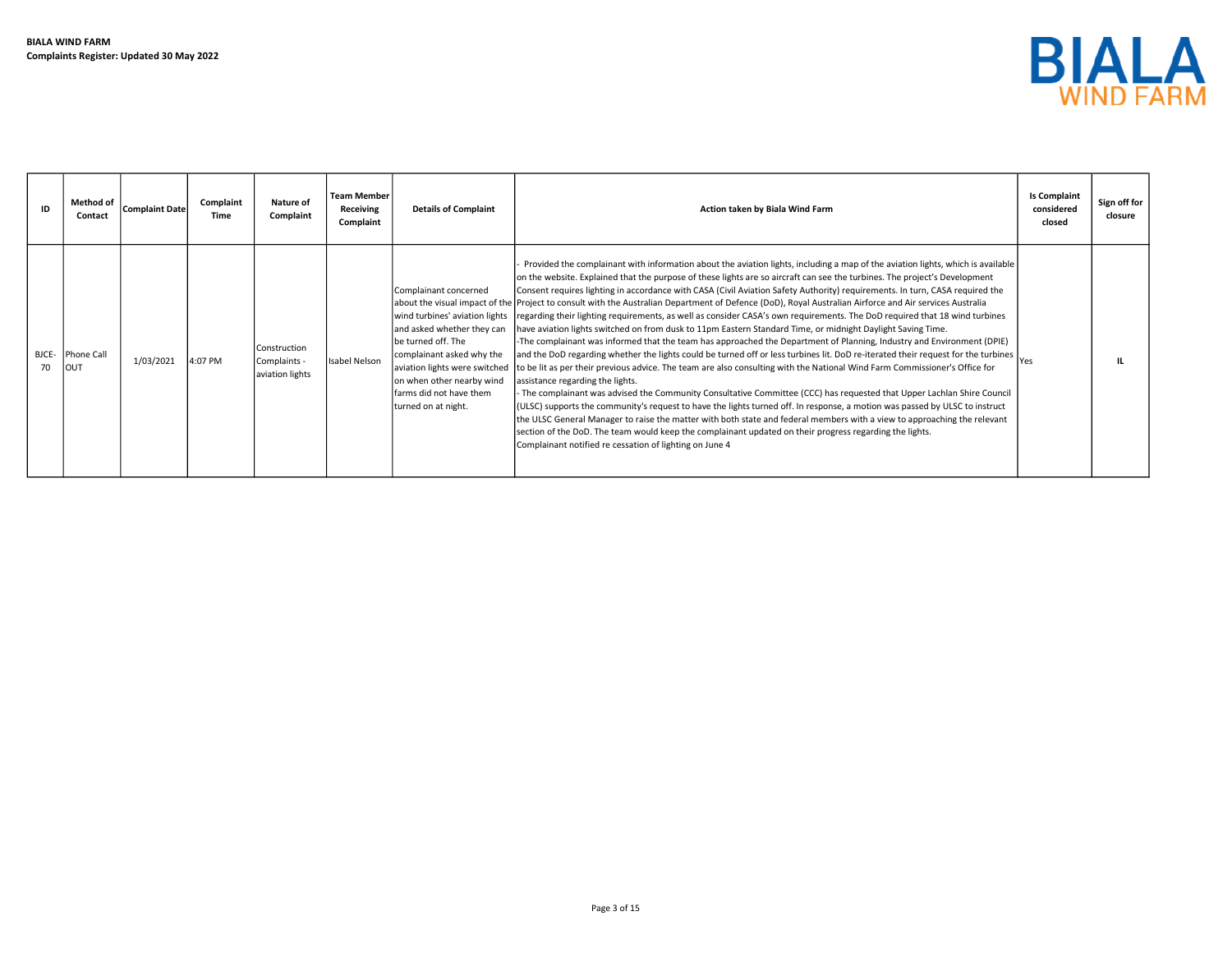

| ID          | <b>Method of</b><br>Contact | <b>Complaint Date</b> | Complaint<br>Time | Nature of<br>Complaint                          | <b>Team Member</b><br>Receiving<br>Complaint | <b>Details of Complaint</b>                                                                                                                                                                                                                                                               | Action taken by Biala Wind Farm                                                                                                                                                                                                                                                                                                                                                                                                                                                                                                                                                                                                                                                                                                                                                                                                                                                                                                                                                                                                                                                                                                                                                                                                                                                                                                                                                                                                                                                                                                                                                                                                                                                                                                                                                                                                                                                                                                                                                                                                                                                                                                                                                                                                                                                                                                                                                                                              | <b>Is Complaint</b><br>considered<br>closed | Sign off for<br>closure |
|-------------|-----------------------------|-----------------------|-------------------|-------------------------------------------------|----------------------------------------------|-------------------------------------------------------------------------------------------------------------------------------------------------------------------------------------------------------------------------------------------------------------------------------------------|------------------------------------------------------------------------------------------------------------------------------------------------------------------------------------------------------------------------------------------------------------------------------------------------------------------------------------------------------------------------------------------------------------------------------------------------------------------------------------------------------------------------------------------------------------------------------------------------------------------------------------------------------------------------------------------------------------------------------------------------------------------------------------------------------------------------------------------------------------------------------------------------------------------------------------------------------------------------------------------------------------------------------------------------------------------------------------------------------------------------------------------------------------------------------------------------------------------------------------------------------------------------------------------------------------------------------------------------------------------------------------------------------------------------------------------------------------------------------------------------------------------------------------------------------------------------------------------------------------------------------------------------------------------------------------------------------------------------------------------------------------------------------------------------------------------------------------------------------------------------------------------------------------------------------------------------------------------------------------------------------------------------------------------------------------------------------------------------------------------------------------------------------------------------------------------------------------------------------------------------------------------------------------------------------------------------------------------------------------------------------------------------------------------------------|---------------------------------------------|-------------------------|
| BJCE-<br>68 | Phone Call IN               | 1/02/2021             | 3:17 PM           | Construction<br>Complaints -<br>aviation lights | Elizabeth Picker                             | Complainant concerned<br>about the visual impact of the<br>wind turbines' aviation lights<br>and asked if they can be<br>turned off.<br>Complainant reported that<br>they had not received<br>information about the<br>aviation lights during the<br>development phase of the<br>Project. | -The team provided information to the complainant about the wind farm's community activities, including the monthly<br>newsletter subscription and text message service.<br>Provided the complainant with information about the aviation lights, including a map of the aviation lights, which is available<br>on the website. Some of the information below was provided via a Community Consultative Committee (CCC) meeting.<br>Explained that the purpose of these lights are so aircraft can see the turbines. The project's Development Consent requires<br>lighting in accordance with CASA (Civil Aviation Safety Authority) requirements. In turn, CASA required the Project to consult<br>with the Australian Department of Defence (DoD), Royal Australian Airforce and Air services Australia regarding their lighting<br>requirements, as well as consider CASA's own requirements. The DoD required that 18 wind turbines have aviation lights<br>switched on from dusk to 11pm Eastern Standard Time, or midnight Daylight Saving Time. Each of the 18 turbines has two<br>lights and the team is looking into the feasibility of partial shielding of the lights or other impact reduction measures.<br>-The complainant was informed that the team has approached the Department of Planning, Industry and Environment (DPIE)<br>and the DoD regarding whether the lights could be turned off or less turbines lit. DoD re-iterated their request for the turbines  Yes<br>to be lit as per their previous advice.<br>The complainant was advised the CCC has requested that Upper Lachlan Shire Council (ULSC) supports the community's<br>request to have the lights turned off. In response, a motion was passed by ULSC to instruct the ULSC General Manager to raise<br>the matter with both state and federal members with a view to approaching the relevant section of the DoD.<br>The complainant was informed that the lights were not turning off at the correct time and the team were working on<br>resolving the issue. On 10/03/2021, the complainant was advised the issue was fixed and the lights were turning off at the<br>correct time.<br>Explained to the complainant the team are consulting with the National Wind Farm Commissioner's Office for assistance<br>regarding the lights. The team would keep the complainant updated on their progress regarding the aviation lights. |                                             | Derek Powell            |
| BJCE-<br>67 | <b>Text IN</b>              | 30/11/2020            | 2:50 PM           | Construction<br>Complaints -<br>Traffic         | Derek Powell                                 | Complainant concerned<br>about vehicle (white ute)<br>driving too fast on Range<br>Road and overtaking on a<br>double white line.                                                                                                                                                         | Complainant was contacted to obtain further information, including the date and time when the vehicle/s were observed and<br>any features that could identify the ute as a wind farm vehicle.<br>- The team contacted the onsite team about the complaint and it was established the vehicle belonged to the civil construction<br>contractor. The contractor was requested to review onboard tracking data from the vehicle. Tracking data from the vehicle<br>was examined by the civil contractor which confirmed the vehicle was not speeding. The driver of the vehicle was advised of<br>the complaint and the importance of driving safely and courteously at all times.<br>A 'toolbox talk' was given the next day to all on-site personnel about the importance of road safety and driving to the road<br>conditions and speed limits. The driving safety message was reinforced in a subsequent toolbox talk on another day, which<br>again involved all the personnel on-site, and specifically addressed light vehicles travelling on Range Road.<br>-The complainant was encouraged to contact us again if they observe similar behaviour and encouraged to record the time,<br>place and any details of the vehicle.<br>Complainant was advised of above outcomes.                                                                                                                                                                                                                                                                                                                                                                                                                                                                                                                                                                                                                                                                                                                                                                                                                                                                                                                                                                                                                                                                                                                                             | Yes                                         | Tim Mead                |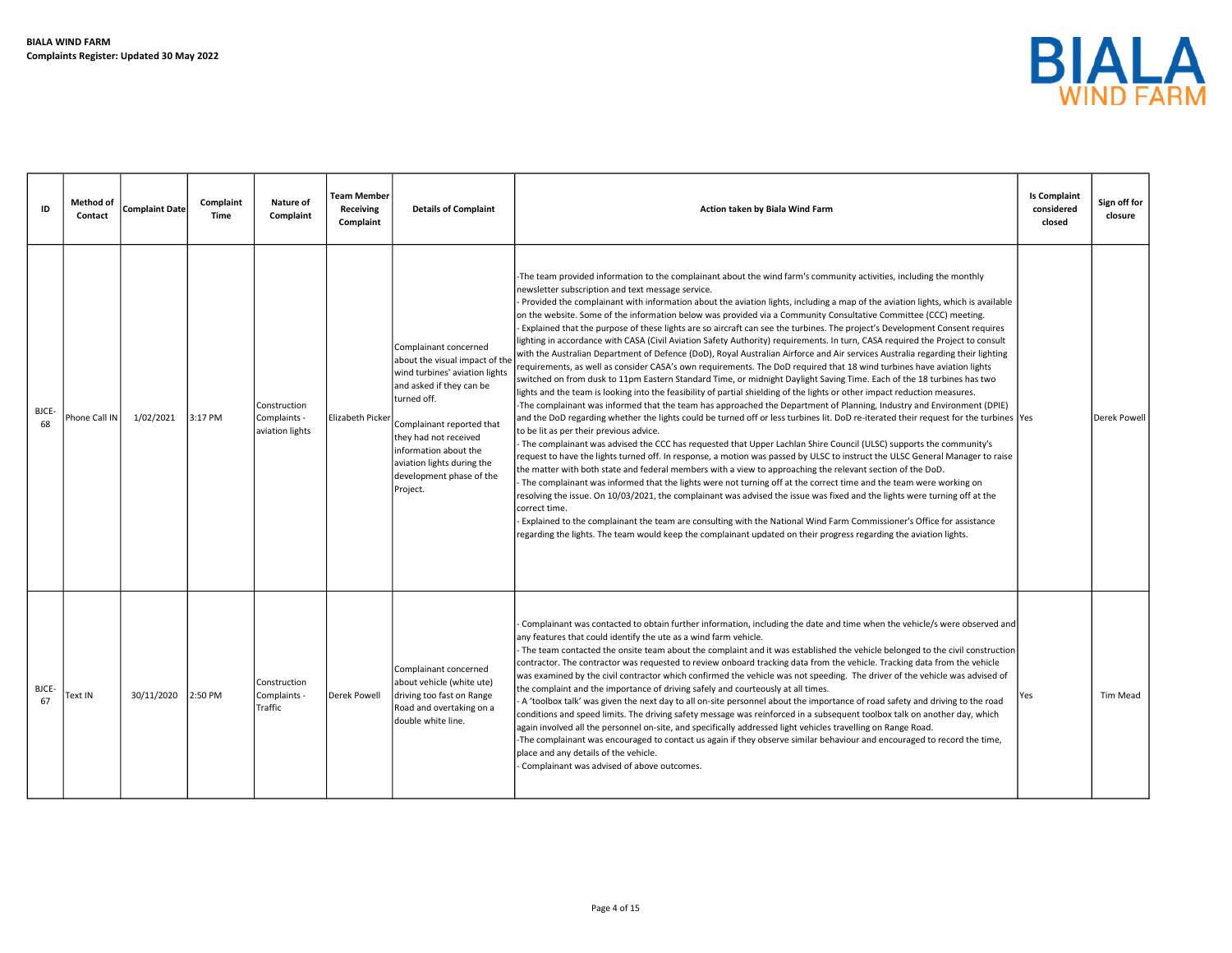

| ID          | Method of<br>Contact       | <b>Complaint Date</b> | Complaint<br>Time | Nature of<br>Complaint                                                                                         | <b>Team Member</b><br>Receiving<br>Complaint | <b>Details of Complaint</b>                                                                                                                                                                                                                                                                                                                                                                                                                                                                                                                                                                  | Action taken by Biala Wind Farm                                                                                                                                                                                                                                                                                                                                                                                                                                                                                                                                                                                                                                                                                                                                                                                                                                                                                                                                                                                                                                                                                                                                                                                                                                                                                                                                                                                                                                                                                                                                                                                                                                                                                                                                                                                                                                                                                                                                                                                                                                                                                                                                                                                                                                                                                                                                                                                                                                                                                                                                                                                                                                                                                                                                                                                                                                                                     | <b>Is Complaint</b><br>considered<br>closed | Sign off for<br>closure |
|-------------|----------------------------|-----------------------|-------------------|----------------------------------------------------------------------------------------------------------------|----------------------------------------------|----------------------------------------------------------------------------------------------------------------------------------------------------------------------------------------------------------------------------------------------------------------------------------------------------------------------------------------------------------------------------------------------------------------------------------------------------------------------------------------------------------------------------------------------------------------------------------------------|-----------------------------------------------------------------------------------------------------------------------------------------------------------------------------------------------------------------------------------------------------------------------------------------------------------------------------------------------------------------------------------------------------------------------------------------------------------------------------------------------------------------------------------------------------------------------------------------------------------------------------------------------------------------------------------------------------------------------------------------------------------------------------------------------------------------------------------------------------------------------------------------------------------------------------------------------------------------------------------------------------------------------------------------------------------------------------------------------------------------------------------------------------------------------------------------------------------------------------------------------------------------------------------------------------------------------------------------------------------------------------------------------------------------------------------------------------------------------------------------------------------------------------------------------------------------------------------------------------------------------------------------------------------------------------------------------------------------------------------------------------------------------------------------------------------------------------------------------------------------------------------------------------------------------------------------------------------------------------------------------------------------------------------------------------------------------------------------------------------------------------------------------------------------------------------------------------------------------------------------------------------------------------------------------------------------------------------------------------------------------------------------------------------------------------------------------------------------------------------------------------------------------------------------------------------------------------------------------------------------------------------------------------------------------------------------------------------------------------------------------------------------------------------------------------------------------------------------------------------------------------------------------------|---------------------------------------------|-------------------------|
| BJCE-<br>66 | Neb<br>Feedback<br>Form IN | 25/11/2020            | 8:41 AM           | Construction<br>Complaints -<br>Mobile phone<br>land internet<br>reception<br>disruption and<br>visual impacts | Isabel Nelson                                | Complainant concerned<br>about the visual impact of the<br>wind turbines' aviation lights.<br>Complainant asked how many<br>lights there were per turbine<br>and if the lights had shielding<br>installed around them. Asked<br>why the lights are on after<br>midnight. Reported the lights<br>appeared to flash/strobe<br>when the blade moved in<br>front of them.<br>Complainant reported<br>problems with mobile phone<br>and internet reception<br>Connected via mobile<br>broadband). Complainant<br>asked if the wind turbines are<br>affecting their mobile<br>broadband reception. | Provided the complainant with information about the aviation lights. Explained that the purpose of these lights are so<br>aircraft can see the turbines. The project's Development Consent requires lighting in accordance with CASA (Civil Aviation<br>Safety Authority) requirements. In turn, CASA required the Project to consult with the Australian Department of Defence<br>(DoD), Royal Australian Airforce and Air services Australia regarding their lighting requirements, as well as consider CASA's<br>own requirements. The DoD required that 18 wind turbines have aviation lights switched on from dusk to 11pm Eastern<br>Standard Time, or midnight Daylight Saving Time. Each of the 18 turbines has two lights and the team is looking into the<br>feasibility of partial shielding of the lights or other impact reduction measures.<br>Confirmed that the lights were not turning off at the correct time and the team were working on resolving the issue. On<br>10/03/2021, the complainant was advised the issue had been resolved and the lights were turning off at the correct time.<br>The complainant was informed that the team has approached the Department of Planning, Industry and Environment (DPIE)<br>and the DoD regarding whether the lights could be turned off or less turbines lit. DoD re-iterated their request for the turbines<br>to be lit as per their previous advice. The complainant was advised the team are consulting with the National Wind Farm<br>Commissioner's Office (NWFC) regarding (1) assistance with requesting whether the lights are required and (2) the<br>complainant's concerns that the lights appear to flash/strobe when the blades move in front of them. In response to the<br>complainant's concerns, the NWFC recommended the complainant contact their office.<br>The complainant was advised the Community Consultative Committee (CCC) has requested that Upper Lachlan Shire Council<br>(ULSC) supports the community's request to have the lights turned off. In response, a motion was recently passed by ULSC to<br>instruct the ULSC General Manager to raise the matter with both state and federal members with a view to approaching the<br>relevant section of the DoD. The team will keep the complainant updated on their progress regarding the aviation lights.<br>Explained that the complainant's telecommunications provider was contacted by the Project prior to construction about any<br>possible effects. Their provider's rayline analysis investigation predicted that there is no potential for undue interference from<br>the proposed wind farm on or around their communication tower. Recommended the complainant contact their<br>telecommunications providers about their mobile phone and internet reception problems.<br>Complainant notified re cessation of lighting on June 4 | ves                                         |                         |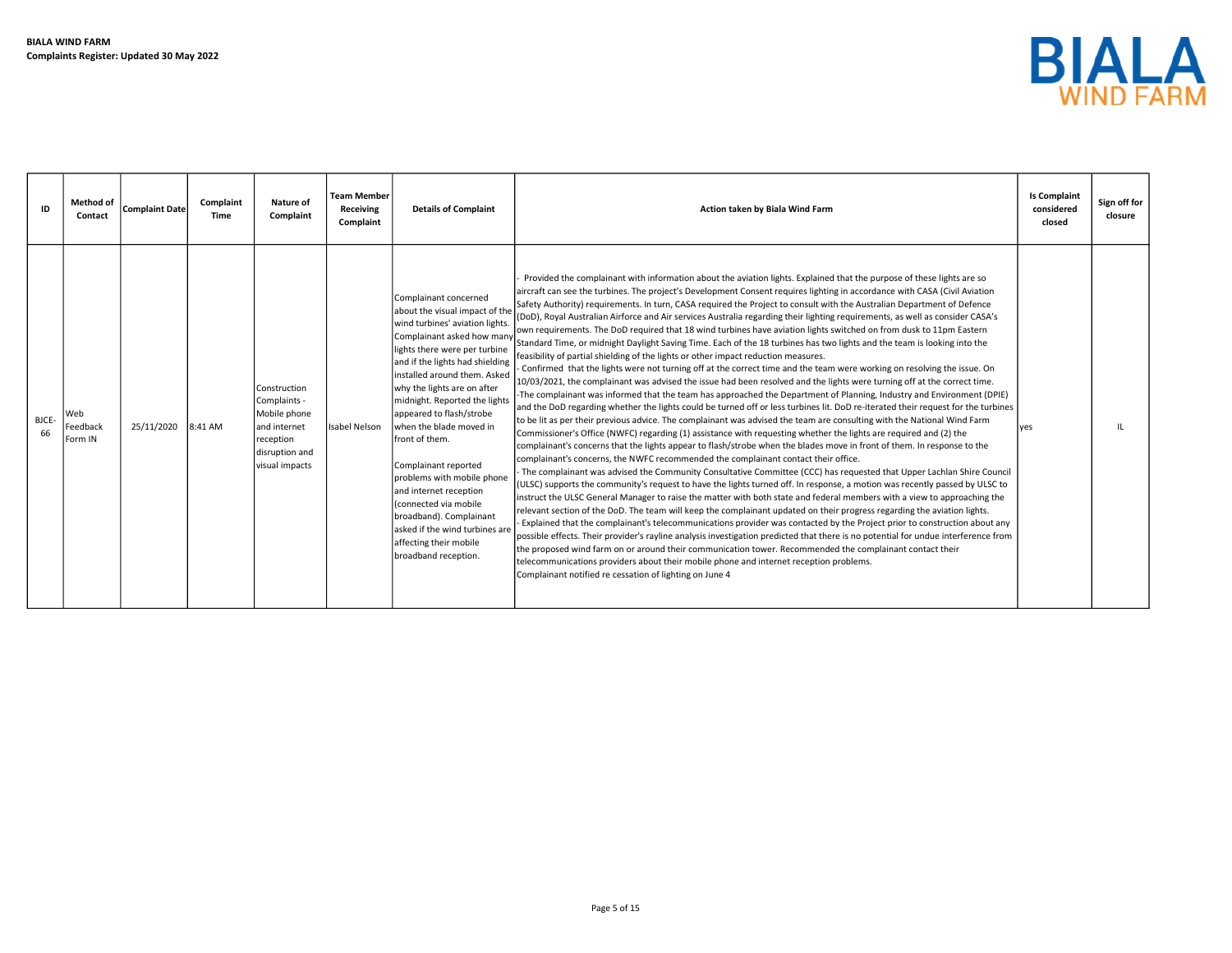

| ID          | Method of<br>Contact | <b>Complaint Date</b> | Complaint<br>Time | Nature of<br>Complaint                                                                                        | Team Member<br>Receiving<br>Complaint | <b>Details of Complaint</b>                                                                                                                                                                                                                                                              | Action taken by Biala Wind Farm                                                                                                                                                                                                                                                                                                                                                                                                                                                                                                                                                                                                                                                                                                                                                                                                                                                                                                                                                                                                                                                                                                                                                                                                                                                                                                                                                                                                                                                                                                                                                                                                                                                                                                                                                                                                                                                                                                                                                                                                                                                                                                                                                                                                                                                                                                                                                                                                                                                                                                                                                                                                                                                                                                                                                                                                                                                                                                                                                                                                                                                                                | <b>Is Complaint</b><br>considered<br>closed | Sign off for<br>closure |
|-------------|----------------------|-----------------------|-------------------|---------------------------------------------------------------------------------------------------------------|---------------------------------------|------------------------------------------------------------------------------------------------------------------------------------------------------------------------------------------------------------------------------------------------------------------------------------------|----------------------------------------------------------------------------------------------------------------------------------------------------------------------------------------------------------------------------------------------------------------------------------------------------------------------------------------------------------------------------------------------------------------------------------------------------------------------------------------------------------------------------------------------------------------------------------------------------------------------------------------------------------------------------------------------------------------------------------------------------------------------------------------------------------------------------------------------------------------------------------------------------------------------------------------------------------------------------------------------------------------------------------------------------------------------------------------------------------------------------------------------------------------------------------------------------------------------------------------------------------------------------------------------------------------------------------------------------------------------------------------------------------------------------------------------------------------------------------------------------------------------------------------------------------------------------------------------------------------------------------------------------------------------------------------------------------------------------------------------------------------------------------------------------------------------------------------------------------------------------------------------------------------------------------------------------------------------------------------------------------------------------------------------------------------------------------------------------------------------------------------------------------------------------------------------------------------------------------------------------------------------------------------------------------------------------------------------------------------------------------------------------------------------------------------------------------------------------------------------------------------------------------------------------------------------------------------------------------------------------------------------------------------------------------------------------------------------------------------------------------------------------------------------------------------------------------------------------------------------------------------------------------------------------------------------------------------------------------------------------------------------------------------------------------------------------------------------------------------|---------------------------------------------|-------------------------|
| BJCE-<br>65 | Email IN             | 29/10/2020            | 16:51 PM          | Construction<br>Complaints -<br>Mobile phone<br>and internet<br>reception<br>disruption and<br>visual impacts | Isabel Nelson                         | Complainant concerned<br>about the visual impact of the<br>wind turbines (including<br>aviation lights).<br>Complainant reported<br>problems with mobile phone<br>and internet (via satellite)<br>reception. Complainant asked<br>if the wind turbines are<br>affecting their reception. | Mapped the complainant's dwellings in relation to the wind turbines and provided the distances to the nearest turbines. The<br>complainant was informed that their dwellings were not eligible for the visual mitigation landscaping program, as they were<br>more than 4km from the wind farm.<br>Provided the complainant with information about the aviation lights, including a map showing which turbines will have<br>aviation lighting installed (map also on website). Explained that the purpose of these lights are so aircraft can see the turbines.<br>The project's Development Consent requires lighting in accordance with CASA (Civil Aviation Safety Authority) requirements. In<br>turn, CASA required the Project to consult with the Australian Department of Defence (DoD), Royal Australian Airforce and Air<br>services Australia regarding their lighting requirements, as well as consider CASA's own requirements. The DoD required that<br>18 wind turbines have aviation lights switched on from dusk to 11pm Eastern Standard Time, or midnight Daylight Saving Time.<br>In February, the complainant was informed that the lights were not turning off at the correct time and the team was working<br>on resolving the issue. On 10/03/2021, the complainant was advised the issue has been fixed and the lights were turning off at<br>the correct time.<br>-Complainant was informed that the team has approached the Department of Planning, Industry and Environment (DPIE) and<br>the DoD regarding whether the lights could be turned off or less turbines lit. DoD re-iterated their request for the turbines to<br>be lit as per their previous advice. Advised complainant that the team are consulting with the National Wind Farm<br>Commissioner's Office for assistance on this issue. The project is continuing to investigate options for reducing the impact of<br>the lighting.<br>The complainant was advised the Community Consultative Committee (CCC) has requested that Upper Lachlan Shire Council<br>(ULSC) supports the community's request to have the lights turned off. In response, a motion was recently passed by ULSC to<br>instruct the ULSC General Manager to raise the matter with both state and federal members with a view to approaching the<br>relevant section of the DoD.<br>- Team advised that in general satellite TV and internet are not affected by wind turbines and it is highly unlikely Biala Wind<br>Farm affects line of sight from the satellite to their dwellings. Explained that the complainant's telecommunications provider<br>(mobile phone) was contacted by the Project prior to construction about any possible effects. Their provider's rayline analysis<br>investigation predicted that there is no potential for undue interference from the proposed wind farm on or around their<br>communication tower. Recommended the complainant contact their telecommunications providers about their mobile phone<br>and internet reception problems.<br>Complainant notified re cessation of lighting on June 4 | yes                                         | $_{\rm H}$              |
| BJCE-<br>64 | Phone Call<br>OUT    | 15/10/2020            | 12:13 PM          | Construction<br>Complaints -<br>Traffic                                                                       |                                       | Complainant concerned<br>about vehicles (utes) driving<br>Elizabeth Picker too fast on Range Road and<br>veering on to the wrong side<br>of the road.                                                                                                                                    | Complainant was contacted to obtain further information, including the date and time when the vehicle/s were observed and<br>any features that could identify the utes as wind farm vehicles.<br>- The team promptly contacted the onsite team about the complaint. Although it could not be confirmed that the utes<br>described in the complaint were wind farm vehicles (as many other utes travel on Range Road every day), a 'toolbox talk' was<br>given the next day to all on-site personnel about the importance of road safety and driving to the road conditions and speed<br>limits. The driving safety message was reinforced in a subsequent toolbox talk on another day, which again involved all the<br>personnel on-site.<br>The complainant was encouraged to contact us again if they observe similar behaviour and encouraged to record the time,<br>place and any details of the vehicle.<br>Complainant was advised of above outcomes.                                                                                                                                                                                                                                                                                                                                                                                                                                                                                                                                                                                                                                                                                                                                                                                                                                                                                                                                                                                                                                                                                                                                                                                                                                                                                                                                                                                                                                                                                                                                                                                                                                                                                                                                                                                                                                                                                                                                                                                                                                                                                                                                                    | Yes                                         | Tim Mead                |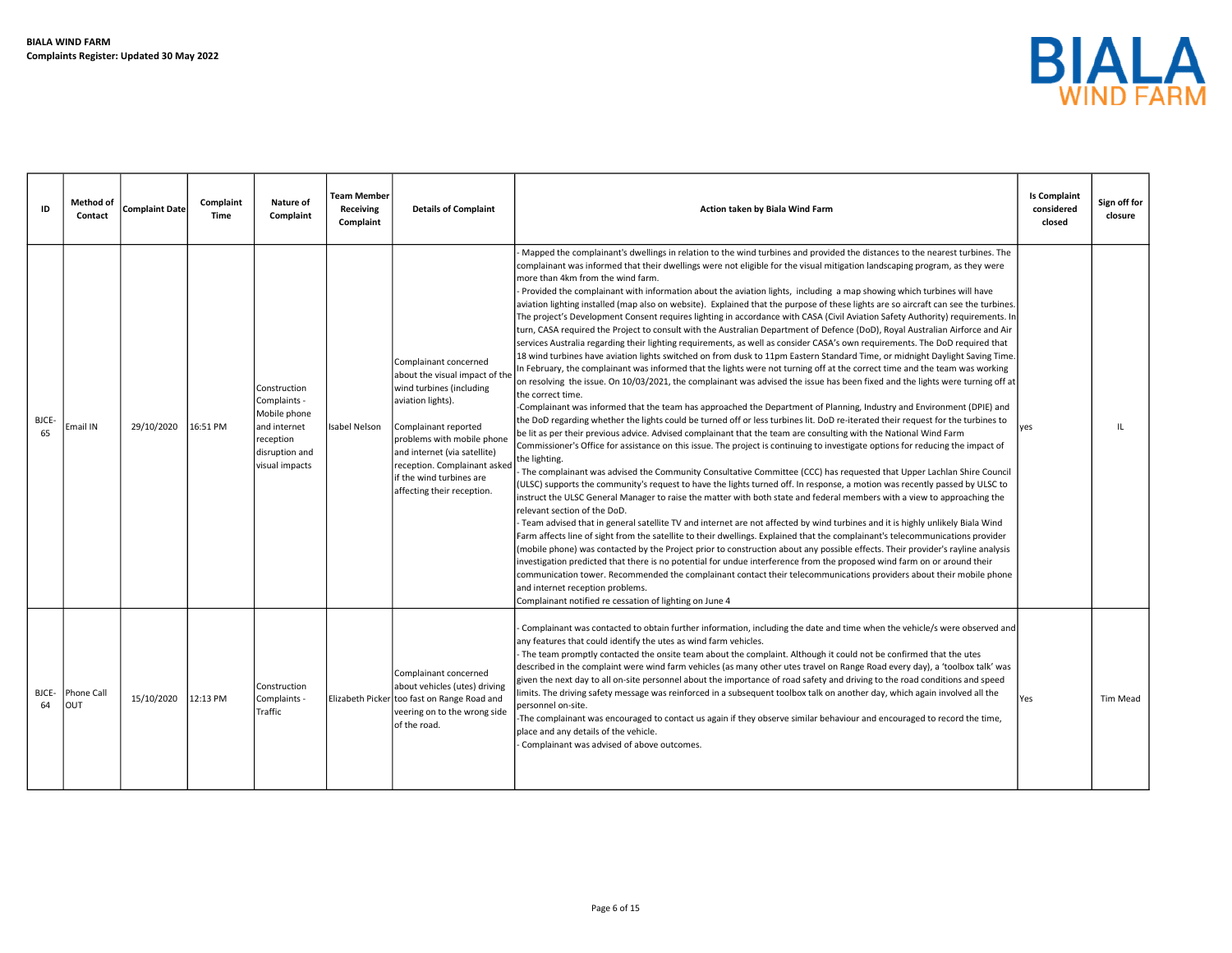

| ID | <b>Method of</b><br>Contact | <b>Complaint Date</b> | Complaint<br>Time | <b>Nature of</b><br>Complaint                                                 | Team Member<br>Receiving<br>Complaint | <b>Details of Complaint</b>                                                                                                                                                                                                                                                                                                                                                                                                                                                                                                                                                                                                                              | Action taken by Biala Wind Farm                                                                                                                                                                                                                                                                                                                                                                                                                                                                                                                                                                                                                                                                                                                                                                                                                                                                                                                                                                                                                                                                                                                                                                                                                                                                                                                                                                                                                                                                                                                                                                                                                                                                                                                                                                                                                                                                                                                                                                                                                                                                                                                                                                                                                                                                                                                                                                                                                                                                                                                                                                                                                                                                                                                                                            | <b>Is Complaint</b><br>considered<br>closed | Sign off for<br>closure |
|----|-----------------------------|-----------------------|-------------------|-------------------------------------------------------------------------------|---------------------------------------|----------------------------------------------------------------------------------------------------------------------------------------------------------------------------------------------------------------------------------------------------------------------------------------------------------------------------------------------------------------------------------------------------------------------------------------------------------------------------------------------------------------------------------------------------------------------------------------------------------------------------------------------------------|--------------------------------------------------------------------------------------------------------------------------------------------------------------------------------------------------------------------------------------------------------------------------------------------------------------------------------------------------------------------------------------------------------------------------------------------------------------------------------------------------------------------------------------------------------------------------------------------------------------------------------------------------------------------------------------------------------------------------------------------------------------------------------------------------------------------------------------------------------------------------------------------------------------------------------------------------------------------------------------------------------------------------------------------------------------------------------------------------------------------------------------------------------------------------------------------------------------------------------------------------------------------------------------------------------------------------------------------------------------------------------------------------------------------------------------------------------------------------------------------------------------------------------------------------------------------------------------------------------------------------------------------------------------------------------------------------------------------------------------------------------------------------------------------------------------------------------------------------------------------------------------------------------------------------------------------------------------------------------------------------------------------------------------------------------------------------------------------------------------------------------------------------------------------------------------------------------------------------------------------------------------------------------------------------------------------------------------------------------------------------------------------------------------------------------------------------------------------------------------------------------------------------------------------------------------------------------------------------------------------------------------------------------------------------------------------------------------------------------------------------------------------------------------------|---------------------------------------------|-------------------------|
| 17 | Phone Call IN 14/08/2020    |                       | 5:46 PM           | Construction<br>Complaints -<br>aviation lights<br>and project<br>information |                                       | Complainant concerned<br>about the visual impact of the<br>wind turbine aviation lights<br>and that there was not<br>enough information about the<br>aviation lights provided on<br>the project website. The<br>complainant asked why the<br>aviation lights were switched<br>on when other nearby wind<br>farms did not have them<br>Elizabeth Picker turned on at night. Asked if a<br>monitoring, reporting and<br>maintenance program<br>for the lights had been<br>established.<br>Complainant concerned that<br>they had not received<br>information about the project<br>during the development<br>phase, including the<br>community newsletters. | The team provided information to the complainant about the wind farm's community activities, grants, CCC, complaints<br>register and information channels, including the monthly newsletter subscription and text message service.<br>The complainant was given information about the aviation lights. Explained that the purpose of these lights are so aircraft can<br>see the turbines. The project's Development Consent required lighting in accordance with CASA (Civil Aviation Safety<br>Authority) requirements. In turn, CASA required the Project to consult with the Australian Department of Defence, Royal<br>Australian Airforce and Air services Australia regarding their lighting requirements, as well as consider CASA's own<br>requirements. The Department of Defence (DoD) required that 18 wind turbines had aviation lights switched on from dusk to<br>11pm Eastern Standard Time, or midnight Daylight Saving Time.<br>The team ensured aviation light updates were provided on the website, in the monthly newsletters and given to the<br>Community Consultative Committee (CCC), including a map showing which turbines will have aviation lighting installed.<br>The complainant was informed that the team has approached the Department of Planning, Industry and Environment (DPIE)<br>and the DoD regarding whether the lights could be turned off or less turbines lit. DoD re-iterated their request for the turbines<br>to be lit as per their previous advice. The project is continuing to investigate options for reducing the impact of the lighting.<br>The complainant was advised the Community Consultative Committee (CCC) has requested that Upper Lachlan Shire Council<br>(ULSC) supports the community's request to have the lights turned off. In response, a motion was passed by ULSC to instruct<br>the ULSC General Manager to raise the matter with both state and federal members with a view to approaching the relevant<br>section of the DoD.<br>The complainant was informed that the lights were not turning off at the correct time and the team was working on resolving<br>the issue. On 12/03, the complainant was advised the aviation lights were now turning off at the correct time and a<br>monitoring, reporting and maintenance program for the aviation lights is in place. Informed the complainant that the team is<br>consulting with the National Wind Farm Commissioner's Office for assistance regarding the aviation lights. The complainant<br>was advised the team is waiting for a response from DPIE to clarify the basis for the DoD's request for Aviation Safety lighting.<br>The complainant would be updated on the team's progress.<br>Complainant notified re cessation of lighting on June 4 | Yes                                         | IL                      |
| 16 | Web<br>Feedback<br>Form IN  | 1/09/2020             | 7:10 PM           | Construction<br>Complaints -<br>poor TV<br>reception/<br>interference         |                                       | Complainant reported<br>Elizabeth Picker problems with TV reception<br>over the previous two months                                                                                                                                                                                                                                                                                                                                                                                                                                                                                                                                                      | Complainant was contacted to obtain further information.<br>The team arranged for a TV consultant to attend the house to investigate the cause of the TV reception problem.<br>The TV consultant determined that the complainant's house has poor TV reception, however, the cause of the TV reception is<br>unclear. The complainant's house is inside an area that could be affected by the Biala Wind Farm turbines, however, the<br>Project's baseline testing of the TV reception prior to the installation of wind turbines showed that the existing TV reception<br>near their house was poor.<br>The team offered to install a VAST box satellite TV system in order that the complainant could watch free-to-air TV. The<br>complainant has decided to wait until the wind farm is fully constructed before making a decision about the VAST box solution.<br>Complainant was advised of above outcomes.                                                                                                                                                                                                                                                                                                                                                                                                                                                                                                                                                                                                                                                                                                                                                                                                                                                                                                                                                                                                                                                                                                                                                                                                                                                                                                                                                                                                                                                                                                                                                                                                                                                                                                                                                                                                                                                                          | Yes                                         | Tim Mead                |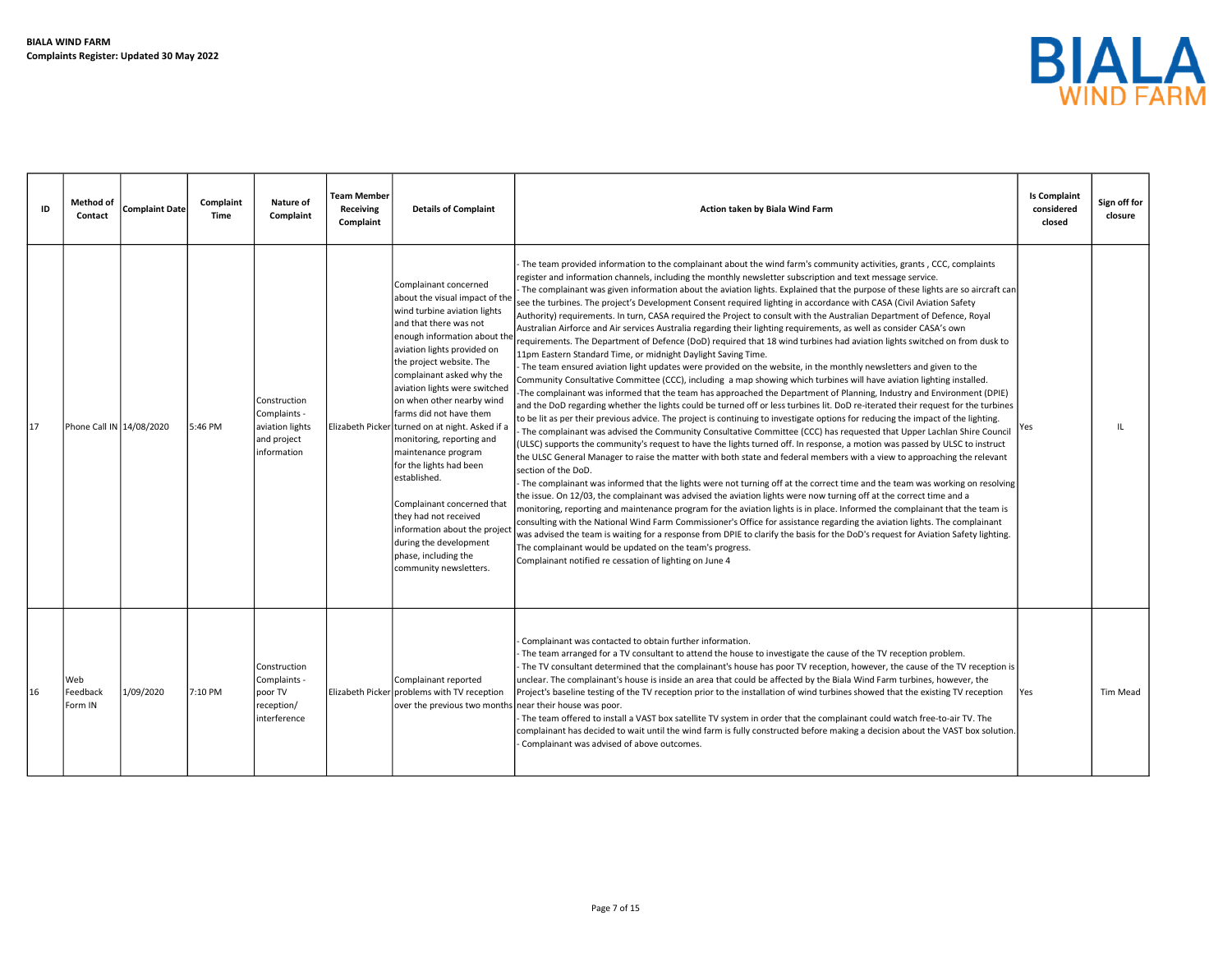

| ID | <b>Method of</b><br>Contact | Complaint Date | Complaint<br>Time | Nature of<br>Complaint                                                                           | <b>Team Member</b><br>Receiving<br>Complaint | <b>Details of Complaint</b>                                                                                                                                                                                                                                                                                                                                                                                                | Action taken by Biala Wind Farm                                                                                                                                                                                                                                                                                                                                                                                                                                                                                                                                                                                                                                                                                                         | <b>Is Complaint</b><br>considered<br>closed | Sign off for<br>closure |
|----|-----------------------------|----------------|-------------------|--------------------------------------------------------------------------------------------------|----------------------------------------------|----------------------------------------------------------------------------------------------------------------------------------------------------------------------------------------------------------------------------------------------------------------------------------------------------------------------------------------------------------------------------------------------------------------------------|-----------------------------------------------------------------------------------------------------------------------------------------------------------------------------------------------------------------------------------------------------------------------------------------------------------------------------------------------------------------------------------------------------------------------------------------------------------------------------------------------------------------------------------------------------------------------------------------------------------------------------------------------------------------------------------------------------------------------------------------|---------------------------------------------|-------------------------|
| 15 | Web<br>Feedback<br>Form IN  | 15/06/2020     | 1:45 PM           | <b>Construction</b><br>Complaints -<br>consultation<br>about proposed<br>works, noise &<br>light | Elizabeth Picker                             | Complainant concerned, after<br>receiving a letter regarding<br>commencement of turbine<br>lerection works outside of<br>standard hours, that there<br>had not been enough<br>consultation and notice given<br>prior to commencing those<br>works. Concerned about<br>noise and light from works<br>loutside of standard hours and l<br>the potential financial<br>impacts on their farming<br>operations from such works. | Complainant could not be contacted by phone.<br>- Complainant was contacted by email to clarify that works occurring outside of standard hours had only occurred on<br>11/06/2020 from 6pm to 9:15pm.<br>Complainant was subsequently provided with forecasts of upcoming construction activities occurring close to their property,<br>including that no works were planned outside of 5am - 8pm and no works outside of normal hours specified in the<br>development consent unless inaudible at their property.<br>- Complainant has subsequently communicated their concerns about the Project via their lawyer. The concerns have been<br>responded to by the Project company's lawyers and are consistent with the actions above. | lNo                                         |                         |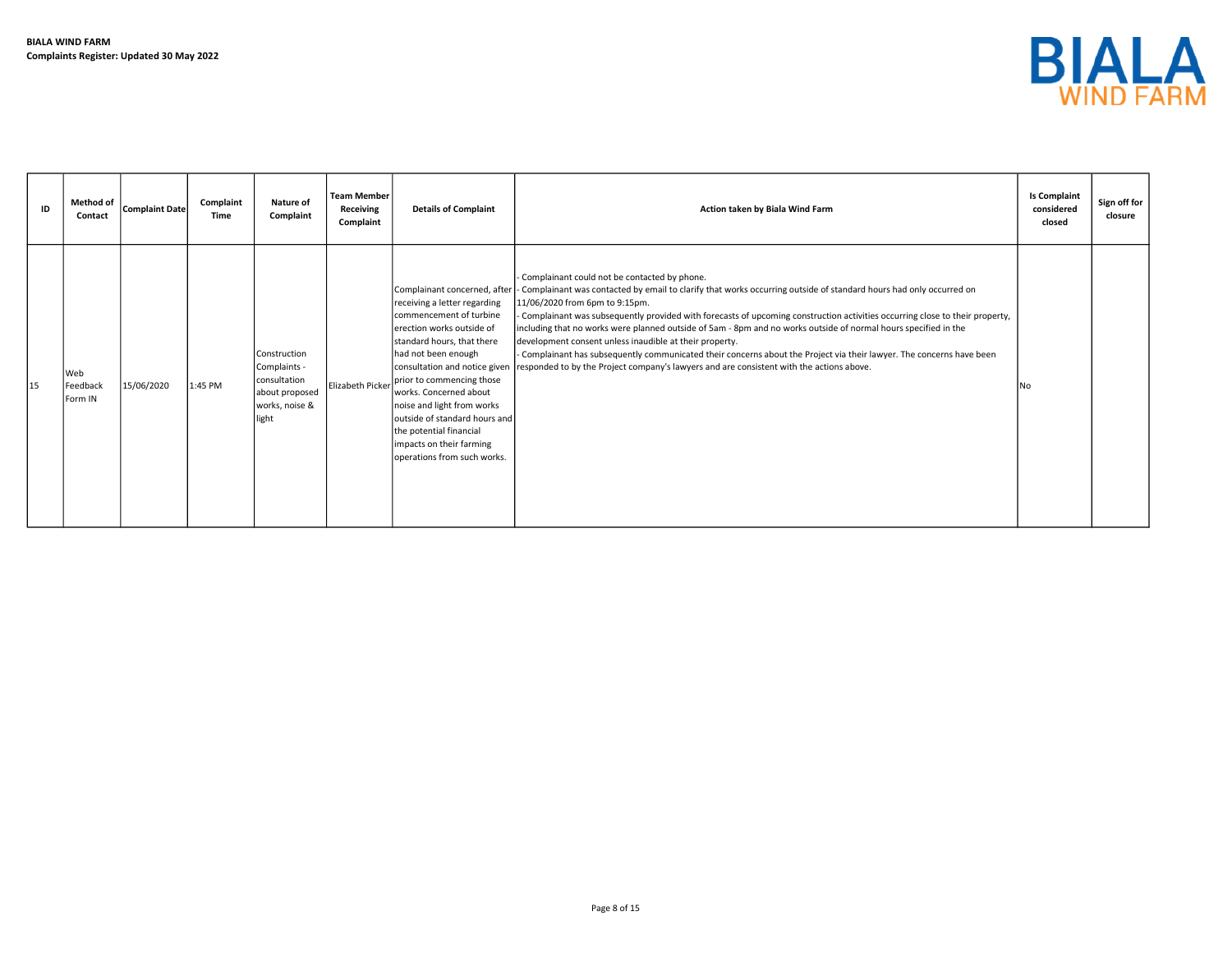

| ID | <b>Method of</b><br>Contact  | <b>Complaint Date</b> | Complaint<br>Time | Nature of<br>Complaint                                                                                                   | <b>Team Member</b><br>Receiving<br>Complaint | <b>Details of Complaint</b>                                                                                                                                                                                                                                                                                                                                                                                                                                                                                                                      | Action taken by Biala Wind Farm                                                                                                                                                                                                                                                                                                                                                                                                                                                                                                                                                                                                                                                                                                                                                                                                                                                                                                                                                                                                                                                                                                                                                                                                                                                                                                          | <b>Is Complaint</b><br>considered<br>closed | Sign off for<br>closure |
|----|------------------------------|-----------------------|-------------------|--------------------------------------------------------------------------------------------------------------------------|----------------------------------------------|--------------------------------------------------------------------------------------------------------------------------------------------------------------------------------------------------------------------------------------------------------------------------------------------------------------------------------------------------------------------------------------------------------------------------------------------------------------------------------------------------------------------------------------------------|------------------------------------------------------------------------------------------------------------------------------------------------------------------------------------------------------------------------------------------------------------------------------------------------------------------------------------------------------------------------------------------------------------------------------------------------------------------------------------------------------------------------------------------------------------------------------------------------------------------------------------------------------------------------------------------------------------------------------------------------------------------------------------------------------------------------------------------------------------------------------------------------------------------------------------------------------------------------------------------------------------------------------------------------------------------------------------------------------------------------------------------------------------------------------------------------------------------------------------------------------------------------------------------------------------------------------------------|---------------------------------------------|-------------------------|
| 14 | l Web<br>Feedback<br>Form IN | 11/06/2020            | 8:01 PM           | Construction<br>Complaints -<br>wind turbine<br>deliveries, noise,<br>light &<br>consultation<br>about proposed<br>works | Elizabeth Picker                             | Complainant reported noise<br>and light coming from the<br>wind farm after standard<br>of 11/06/2020 and at 4.30am<br>on 12/06/2020. Concerned<br>there had not been enough<br>consultation and notice given<br>about works outside of<br>standard hours.<br>Complainant considered the<br>oversize turbine delivery<br>trucks turning into the wind<br>farm's main entrance a<br>hazard, especially as there<br>was thick fog at the time.<br>Difficult to see the stationary<br>truck waiting for the oversize<br>component to turn into site. | Complainant was contacted to obtain further information.<br>It was confirmed some turbine installation works were being undertaken on the project when the initial complaint was<br>lodged on 11/06, with work concluding by 9.15pm. No work was undertaken on the project outside of standard working hours<br>on 12/06.<br>Complainant was subsequently provided with forecasts of upcoming construction activities occurring close to their property,<br>working hours on the evening including that no works were planned outside of 5am - 8pm and no works outside of normal hours specified in the<br>development consent unless inaudible at their property.<br>Complainant has subsequently communicated their concerns via their lawyer. The concerns have been responded to by the<br>Project company's lawyers and are consistent with the actions above.<br>Site team investigated the oversize truck hazard and confirmed all escorts were in place in accordance with the approved<br>vehicle transport permits.<br>- Site team discussed this hazard at a toolbox meeting the next morning to raise awareness.<br>As a further precaution, site team amended their transport procedures to introduce additional local escorts during days with<br>increased fog conditions.<br>Complainant was advised of above outcomes. |                                             |                         |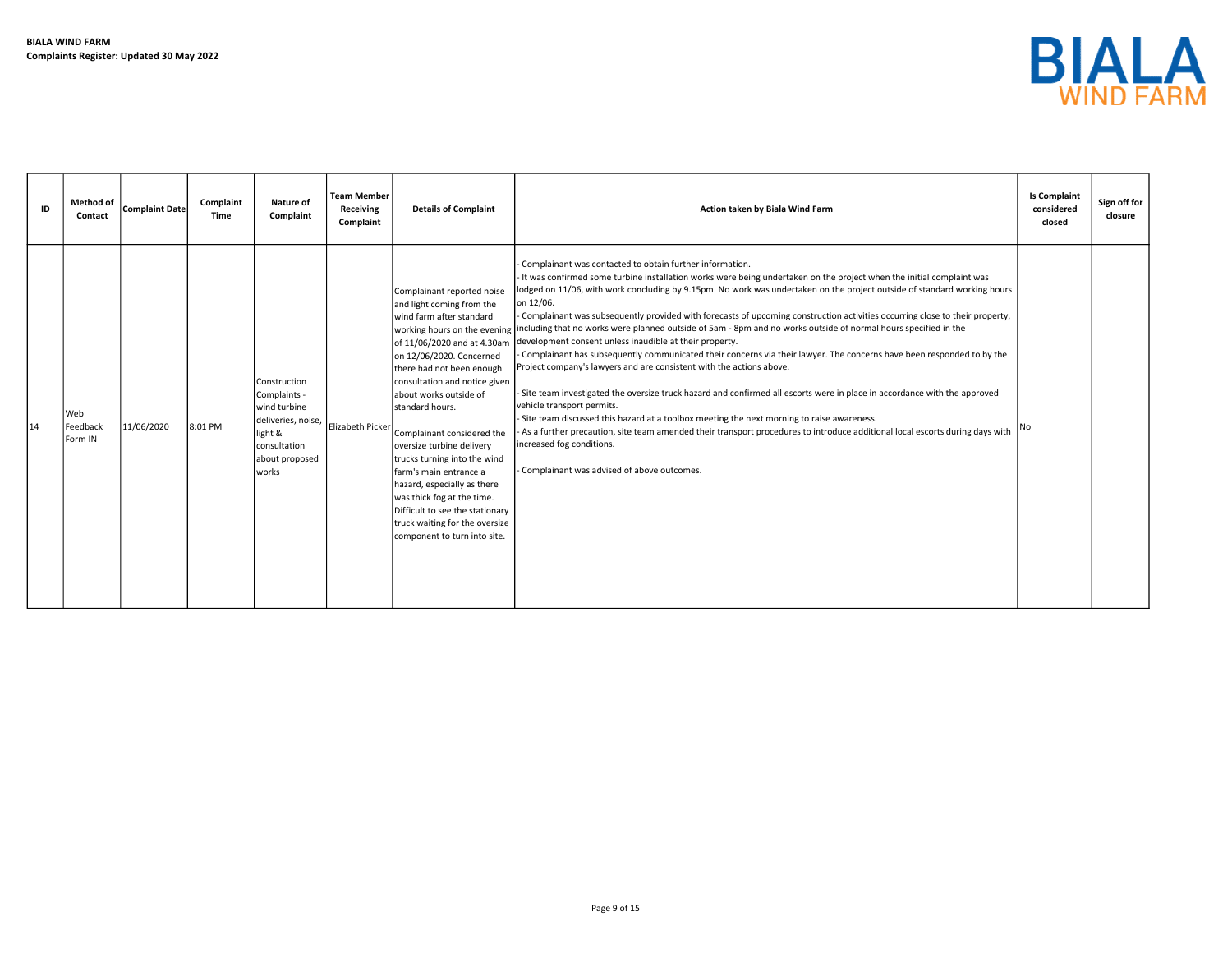

| ID | <b>Method of</b><br>Contact | Complaint Date | Complaint<br>Time | Nature of<br>Complaint                                                                                                                     | <b>Team Member</b><br>Receiving<br>Complaint | <b>Details of Complaint</b>                                                                                                                                                                                                                                                                                                                                                                                                     | Action taken by Biala Wind Farm                                                                                                                                                                                                                                                                                                                                                                                                                                                                                                                                                                                                                                                                                                                                                                                                                                                                                                                                                                                                                                                                                                                                                                           | <b>Is Complaint</b><br>considered<br>closed | Sign off for<br>closure |
|----|-----------------------------|----------------|-------------------|--------------------------------------------------------------------------------------------------------------------------------------------|----------------------------------------------|---------------------------------------------------------------------------------------------------------------------------------------------------------------------------------------------------------------------------------------------------------------------------------------------------------------------------------------------------------------------------------------------------------------------------------|-----------------------------------------------------------------------------------------------------------------------------------------------------------------------------------------------------------------------------------------------------------------------------------------------------------------------------------------------------------------------------------------------------------------------------------------------------------------------------------------------------------------------------------------------------------------------------------------------------------------------------------------------------------------------------------------------------------------------------------------------------------------------------------------------------------------------------------------------------------------------------------------------------------------------------------------------------------------------------------------------------------------------------------------------------------------------------------------------------------------------------------------------------------------------------------------------------------|---------------------------------------------|-------------------------|
| 13 | Web<br>Feedback<br>Form IN  | 11/06/2020     | 8:06 PM           | Construction<br>Complaints -<br>noise &<br>consultation<br>about proposed<br>works                                                         | Elizabeth Picker                             | Complainant reported noise<br>coming from the wind farm<br>after standard working hours.<br>Concerned about noise<br>impacting pregnant ewes.<br>Complainant concerned after<br>receiving a letter regarding<br>commencement of turbine<br>erection works outside of<br>standard hours, that there<br>had not been enough<br>consultation and notice prior<br>to commencing those works.                                        | Complaint was acknowledged on evening it was reported.<br>It was confirmed some turbine installation works were being undertaken on the project at the time of the complaint, with<br>work concluding by 9.15pm.<br>Complainant was subsequently provided with forecasts of upcoming construction activities occurring close to their property,<br>including that no works were planned outside of 5am - 8pm and no works outside of normal hours specified in the<br>development consent unless inaudible at their property.<br>Complainant was advised of above outcomes.<br>Complainant has subsequently communicated their concerns via their lawyer. The concerns have been responded to by the<br>Project company's lawyers and are consistent with the actions above.                                                                                                                                                                                                                                                                                                                                                                                                                              | No                                          |                         |
| 12 | Web<br>Feedback<br>Form IN  | 11/06/2020     | 9:11 AM           | Construction<br>Complaints -<br>escort vehicle<br>parking for<br>turbine<br>deliveries, noise<br>& consultation<br>about proposed<br>works |                                              | Complainant reported that<br>project vehicles were<br>temporarily parking in their<br>driveway in the morning<br>during component deliveries.<br>Complainant reported noise<br>coming from the wind farm<br>Elizabeth Picker after standard working hours<br>Complainant concerned that<br>there was not enough notice<br>given about works outside of<br>standard hours and that noise<br>was impacting their farm<br>animals. | Site team investigated and determined that turbine delivery escort drivers were temporarily stopping in the complainant's<br>driveway.<br>Escort drivers were asked not to stop in the complainant's driveway.<br>This was discussed at the project tool box meetings with project staff.<br>Complainant was advised of above outcomes.<br>Complainant was contacted in mid July to check whether any further instances of escort vehicles parking in their driveway<br>had occurred. No further concerns were raised.<br>Regarding the noise reported by the complainant, some turbine installation works were being undertaken on the project on<br>11/06, with work concluding by 9.15pm.<br>Complainant was subsequently provided with forecasts of upcoming construction activities occurring close to their property,<br>ncluding that no works were planned outside of 5am - 8pm and no works outside of normal hours specified in the<br>development consent unless inaudible at their property.<br>Complainant has subsequently communicated their concerns via their lawyer. The concerns have been responded to by the<br>Project company's lawyers and are consistent with the actions above. | No                                          |                         |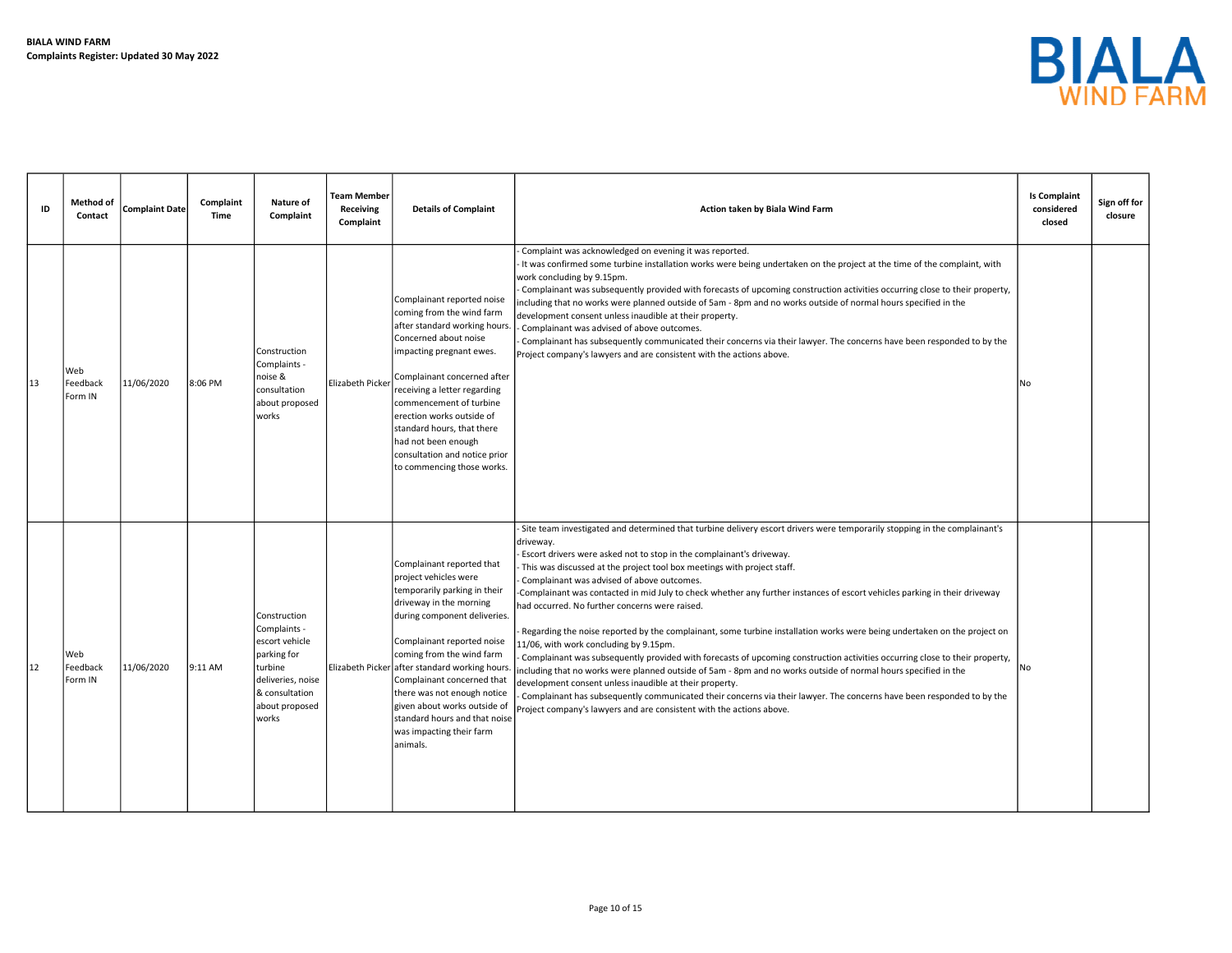

| ID | Method of<br>Contact       | <b>Complaint Date</b> | Complaint<br>Time | Nature of<br>Complaint                                           | <b>Team Member</b><br>Receiving<br>Complaint | <b>Details of Complaint</b>                                                                                                                                                                                                                                                  | Action taken by Biala Wind Farm                                                                                                                                                                                                                                                                                                                                                                                                                                                                                                                                                                                                                                                                                                                                                                                                                                                                                                                                                                                                                                                                                                                                                                                                                                                                                                                                                                                                                                                                                                                                                                                                                                                                                                                                                                                                 | <b>Is Complaint</b><br>considered<br>closed | Sign off for<br>closure |
|----|----------------------------|-----------------------|-------------------|------------------------------------------------------------------|----------------------------------------------|------------------------------------------------------------------------------------------------------------------------------------------------------------------------------------------------------------------------------------------------------------------------------|---------------------------------------------------------------------------------------------------------------------------------------------------------------------------------------------------------------------------------------------------------------------------------------------------------------------------------------------------------------------------------------------------------------------------------------------------------------------------------------------------------------------------------------------------------------------------------------------------------------------------------------------------------------------------------------------------------------------------------------------------------------------------------------------------------------------------------------------------------------------------------------------------------------------------------------------------------------------------------------------------------------------------------------------------------------------------------------------------------------------------------------------------------------------------------------------------------------------------------------------------------------------------------------------------------------------------------------------------------------------------------------------------------------------------------------------------------------------------------------------------------------------------------------------------------------------------------------------------------------------------------------------------------------------------------------------------------------------------------------------------------------------------------------------------------------------------------|---------------------------------------------|-------------------------|
| 11 | Web<br>Feedback<br>Form IN | 13/05/2020            | 7:33 AM           | Construction<br>Complaints -<br>Trucks impacting<br>grass        | Elizabeth Picker                             | Complainant reported that<br>turbine delivery trucks were<br>damaging the grass on the<br>road verge near their house.                                                                                                                                                       | Site team investigated the location and agreed there was minor damage to the grass at the edge of the road, caused by the<br>delivery vehicles.<br>-The damage was discussed with the delivery vehicle drivers, in order that further damage could be minimised.<br>The project agreed to tidy up the road verge, after turbine deliveries are completed.<br>Road verge work was subsequently undertaken after turbine deliveries had been completed.<br>Complainant was advised of above outcomes.                                                                                                                                                                                                                                                                                                                                                                                                                                                                                                                                                                                                                                                                                                                                                                                                                                                                                                                                                                                                                                                                                                                                                                                                                                                                                                                             | <b>Yes</b>                                  | Tim Mead                |
| 10 | Web<br>Feedback<br>Form IN | 3/05/2020             | 10:30 PM          | Construction<br>Complaints -<br>Noise, sediment<br>runoff & dust | Elizabeth Picker                             | Complainant reported noise<br>coming from the wind farm<br>after standard working hours<br>that was disturbing their<br>sleep.<br>In subsequent<br>communications, the<br>complainant said they were<br>concerned about water<br>pollution from sediment<br>runoff and dust. | Site team confirmed that no personnel were on site that evening performing construction work.<br>More information was sought from the Complainant who described the noise as a "humming" sound that had been going on<br>and off for a number of months and could be heard in their bedroom.<br>It was investigated whether a diesel generator located on-site could have been causing the noise.<br>Due to the distance from the generator to the complainants residence, it was considered unlikely that the generator would<br>be the source of the noise. Noise monitoring was undertaken to verify this.<br>As a precaution, additional noise barriers were installed around the generator to further reduce the possibility of impact.<br>The project offered to install noise logging equipment at the complainants residence to assist with the investigation, noting it<br>is possible that the noise being reported is not from the project.<br>These outcomes were discussed with the complainant at a meeting onsite. Complainant was requested to notify project if the<br>noise persisted so it could be further investigated.<br>-Regarding the sediment runoff and dust, the site team investigated the drainage design and the erosion and sediment<br>controls onsite. All controls were in order.<br>These outcomes were discussed with the complainant at a meeting onsite. At that meeting, the project agreed to install some<br>further erosion and sediment controls in a drainage line between the construction works and Wattle Creek. These measures<br>were subsequently installed by the project.<br>Complainant has subsequently communicated their concerns via their lawyer. The concerns have been responded to by the<br>Project company's lawyers and are consistent with the actions above. | No                                          |                         |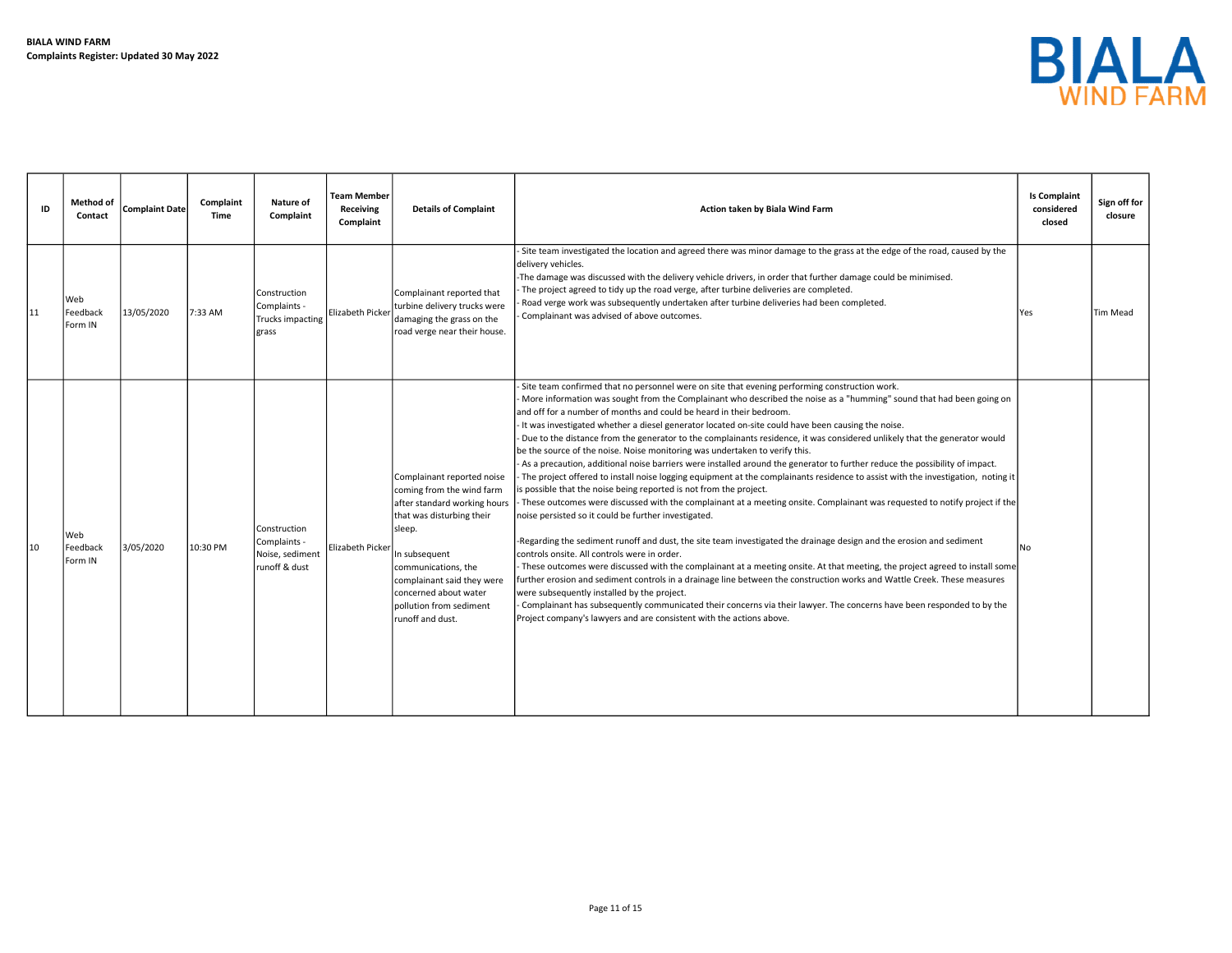

| ID | <b>Method of</b><br>Contact | <b>Complaint Date</b> | Complaint<br>Time | <b>Nature of</b><br>Complaint                                                 | Team Member<br>Receiving<br>Complaint | <b>Details of Complaint</b>                                                                                                                                                                                                                                                                                                           | Action taken by Biala Wind Farm                                                                                                                                                                                                                                                                                                                                                                                                                                                                                                                                                                                                                                                                                                                                                                                                                                                                                                                                                                                                                                                                                                                                                                                                                                                                                                                                                                              | <b>Is Complaint</b><br>considered<br>closed | Sign off for<br>closure |
|----|-----------------------------|-----------------------|-------------------|-------------------------------------------------------------------------------|---------------------------------------|---------------------------------------------------------------------------------------------------------------------------------------------------------------------------------------------------------------------------------------------------------------------------------------------------------------------------------------|--------------------------------------------------------------------------------------------------------------------------------------------------------------------------------------------------------------------------------------------------------------------------------------------------------------------------------------------------------------------------------------------------------------------------------------------------------------------------------------------------------------------------------------------------------------------------------------------------------------------------------------------------------------------------------------------------------------------------------------------------------------------------------------------------------------------------------------------------------------------------------------------------------------------------------------------------------------------------------------------------------------------------------------------------------------------------------------------------------------------------------------------------------------------------------------------------------------------------------------------------------------------------------------------------------------------------------------------------------------------------------------------------------------|---------------------------------------------|-------------------------|
|    | Web<br>Feedback<br>Form IN  | 4/05/2020             | 8:30 AM           | Construction<br>Complaints -<br>Noise, lights and Tim Mead<br>sediment runoff |                                       | Complainant reported noise<br>and light coming from the<br>wind farm after standard<br>working hours. They thought<br>they had seen workers<br>performing works at the<br>turbine locations.<br>Complainant concerned dust<br>& sediment from the<br>construction site may be<br>washing into Wattle Creek<br>during rainfall events. | -Site team confirmed that no personnel were on site that evening performing construction work.<br>The project offered to install noise logging equipment at the complainant's house to further investigate their noise concerns,<br>noting it is possible that the noise is not from the project.<br>Due to the distance from the generator to the complainants residence, it was considered unlikely that the generator would<br>be the source of the noise. Noise monitoring was undertaken to verify this.<br>As a precaution, additional noise barriers were installed around the generator to further reduce the possibility of impact.<br>-Site team investigated the drainage design and the erosion and sediment controls onsite. All controls were in order.<br>These outcomes were discussed with the complainant at a meeting onsite. At that meeting, the project agreed to install some<br>further erosion and sediment controls in a drainage line between the construction works and Wattle Creek. These measures<br>were subsequently installed by the project.<br>-Complainant was emailed with a summary of actions relating to drainage. Complainant does not consider complaint closed.<br>Complainant has subsequently communicated their concerns via their lawyer. The concerns have been responded to by the<br>Project company's lawyers and are consistent with the actions above. | No.                                         |                         |
|    | Phone Call IN 14/02/2020    |                       | 4:54 PM           | Construction<br>Complaints -<br>Sediment runoff                               | Tim Mead                              | Complainant concerned that<br>sand and sediment had<br>washed from transmission<br>line works on to their land.                                                                                                                                                                                                                       | - Site team arranged meeting with complainant to inspect the location on their land.<br>Some soil and sand had washed across boundary fence.<br>- Site team cleaned this up to the complainants satisfaction.<br>- Erosion and sediment controls were reinforced in that location to avoid a reoccurrence.<br>Complainant was advised of the above outcomes.                                                                                                                                                                                                                                                                                                                                                                                                                                                                                                                                                                                                                                                                                                                                                                                                                                                                                                                                                                                                                                                 | <b>Yes</b>                                  | <b>Tim Mead</b>         |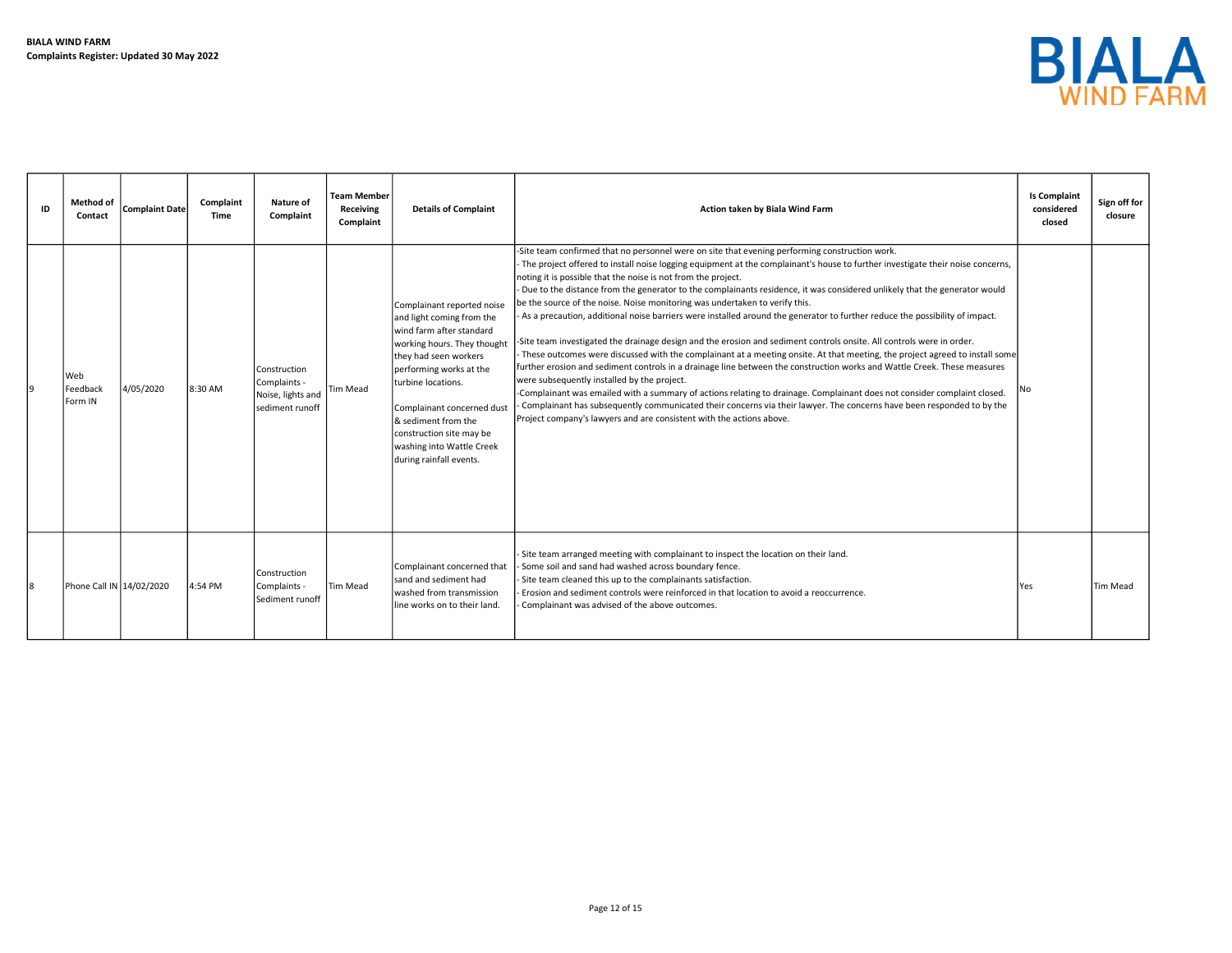

| ID | Method of<br>Contact    | <b>Complaint Date</b> | Complaint<br>Time | Nature of<br>Complaint                                                                       | <b>Team Member</b><br>Receiving<br>Complaint | <b>Details of Complaint</b>                                                                                                                                                                                                        | Action taken by Biala Wind Farm                                                                                                                                                                                                                                                                                                                                                                                                                                                                                                                                                                                                                                                                                                                                                                                                                                                                                                                                                                                                                                                                                                                                                                                                                                                                                                                                                                                                                                                                                                                                                                                                  | <b>Is Complaint</b><br>considered<br>closed | Sign off for<br>closure |
|----|-------------------------|-----------------------|-------------------|----------------------------------------------------------------------------------------------|----------------------------------------------|------------------------------------------------------------------------------------------------------------------------------------------------------------------------------------------------------------------------------------|----------------------------------------------------------------------------------------------------------------------------------------------------------------------------------------------------------------------------------------------------------------------------------------------------------------------------------------------------------------------------------------------------------------------------------------------------------------------------------------------------------------------------------------------------------------------------------------------------------------------------------------------------------------------------------------------------------------------------------------------------------------------------------------------------------------------------------------------------------------------------------------------------------------------------------------------------------------------------------------------------------------------------------------------------------------------------------------------------------------------------------------------------------------------------------------------------------------------------------------------------------------------------------------------------------------------------------------------------------------------------------------------------------------------------------------------------------------------------------------------------------------------------------------------------------------------------------------------------------------------------------|---------------------------------------------|-------------------------|
|    | Email IN                | 10/02/2020            | 12:15 PM          | Construction<br>Complaints -<br>Sediment runoff                                              | Robbie<br>Williamson                         | Complainant concerned that<br>sand and sediment had<br>washed from transmission<br>lline works on to their land.                                                                                                                   | Site team inspected the location along the transmission line works. It was evident that the existing erosion and sediment<br>controls had collected silt, and that some silt had been carried on to the complainant's land. These erosion and sediment<br>controls were cleaned out.<br>Contacted complainant to discuss further details of the incident. Discussed the incident with the complainant a number of<br>times during the month and arranged a site inspection.<br>Council was notified about the incident.<br>Arranged for project Environmental Consultant to inspect the area and report on findings. Subsequently provided the<br>consultants report to the complainant for information. The report suggested that further erosion and sediment measures could<br>be implemented to help prevent a future incident.<br>Installed further erosion and sediment control measures as suggested by the Environmental Consultant in March.<br>Held follow up meeting with complainant in March. Complainant expressed residual concerns regarding the silt that had been<br>carried on to their land.<br>Following this meeting, installed further erosion and sediment control measures.<br>Arranged for project Environmental Consultant to inspect the area again and report on findings.<br>Complainant was contacted and advised of these further implemented measures and inspection findings.<br>Erosion and sediment controls remain in place and will be inspected frequently until adequate revegetation has established<br>n the area.<br>Complainant was advised of the above outcomes.                   | l Yes                                       | Derek Powell            |
|    | Phone Call IN 1/02/2020 |                       | 2:39 PM           | Construction<br>Complaints -<br>Dust and<br>machinery<br>operations on<br>total fire ban day |                                              | Complainant concerned that<br>a bulldozer was working on a<br>total fire ban day, and that<br>Elizabeth Picker dust was blowing out of the<br>project boundary and there<br>was no effort from the<br>project to contain the dust. | Topsoil stripping on total fire ban days is not allowed on-site due to the risk of creating sparks. Investigated use of bulldozer<br>and confirmed it was not stripping topsoil on the total fire ban day.<br>Machinery was being cleaned using compressed air close to the south-east project boundary on the day of the complaint in<br>accordance with project biosecurity measures - this activity may have generated some dust.<br>The wind farm track being constructed in this area did not have gravel on it at the time, which causes a higher level of dust<br>when vehicles use it.<br>Water trucks were in use across the site, but it was not clear whether one was being used on this piece of track at the time of<br>the incident.<br>Conditions were very hot, dry and windy at the time.<br>The following dust suppression measures were reinforced and introduced across the site: extra water cart availability on<br>higher risk dry-hot-windy days, gravel placement was expedited on the southern entrance road where the first complaint was<br>located close to project boundary, gravel was delivered wet to site (to limit the dust when tipping) and machinery clean down<br>near project boundaries was avoided.<br>The DPIE visited site to further inspect dust mitigation measures.<br>Informed complainant that works which could generate dust, being civil construction of roads and foundations, were<br>completed in April 2020, as has the majority of heavy vehicle movements which also have the potential to generate dust.<br>Complainant was contacted and advised of these outcomes. | <b>Yes</b>                                  | <b>Tim Mead</b>         |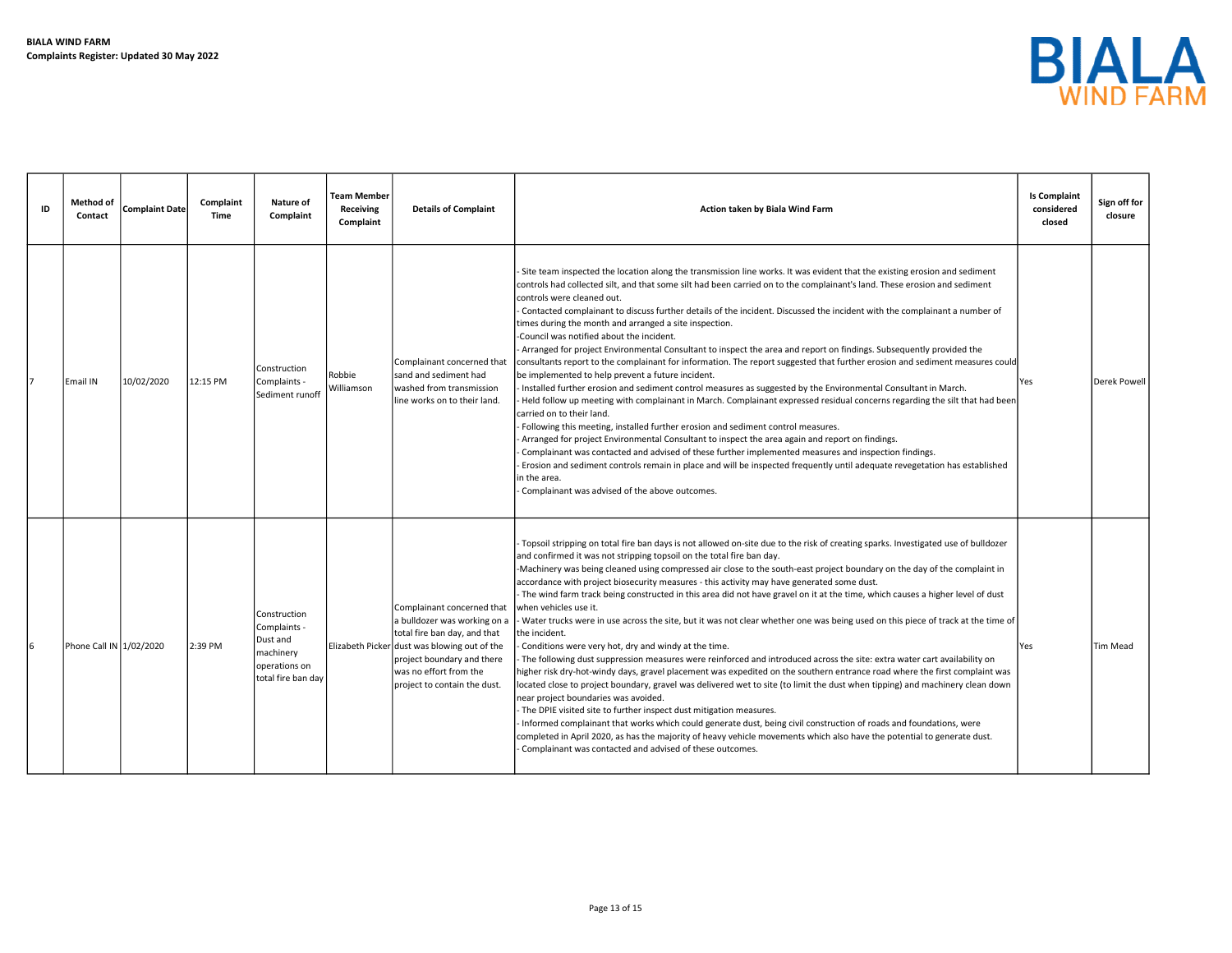

| ID | Method of<br>Contact    | <b>Complaint Date</b> | Complaint<br>Time | Nature of<br>Complaint                     | <b>Team Member</b><br>Receiving<br>Complaint | <b>Details of Complaint</b>                                                                                                                                                                                                                                                                                                                                 | Action taken by Biala Wind Farm                                                                                                                                                                                                                                                                                                                                                                                                                                                                                                                                                                                                                                                                                                                                                                                                                                                                  | <b>Is Complaint</b><br>considered<br>closed | Sign off for<br>closure |
|----|-------------------------|-----------------------|-------------------|--------------------------------------------|----------------------------------------------|-------------------------------------------------------------------------------------------------------------------------------------------------------------------------------------------------------------------------------------------------------------------------------------------------------------------------------------------------------------|--------------------------------------------------------------------------------------------------------------------------------------------------------------------------------------------------------------------------------------------------------------------------------------------------------------------------------------------------------------------------------------------------------------------------------------------------------------------------------------------------------------------------------------------------------------------------------------------------------------------------------------------------------------------------------------------------------------------------------------------------------------------------------------------------------------------------------------------------------------------------------------------------|---------------------------------------------|-------------------------|
| 5  | Email IN                | 18/01/2020            | 5:52 PM           | Construction<br>Complaints -<br>Litter     | Robbie<br>Williamson                         | Complainant concerned that<br>plastic tape from the<br>transmission line works had<br>been blown on to their land.                                                                                                                                                                                                                                          | Length of transmission line works was inspected for litter.<br>Contractor reinforced message on waste management and litter control at the next pre-start meeting.<br>Updated complainant on the actions taken.<br>Followed up with the complainant one week later to confirm that no further action was required.<br>Complaint closed in accordance with the complaints handling procedure.                                                                                                                                                                                                                                                                                                                                                                                                                                                                                                     | Yes                                         | Tim Mead                |
|    | Phone Call IN 5/12/2019 |                       | 11:13 AM          | Construction<br>Complaints -<br>Dust       | Elizabeth Picker                             | Complainant concerned<br>about dust from construction<br>works. During subsequent<br>discussions also concerned<br>about noise and damage to<br>one of their fences.                                                                                                                                                                                        | Site was inspected for dust generation. Two water carts were in operation. Although some dust was being generated, no dust<br>was observed leaving the project boundary.<br>Complainant was contacted to collect further information about the complaint. Advised complainant that onsite staff had<br>undertaken an inspection in response to the complaint and shared their observations.<br>Offered to meet the complainant to further discuss concerns.<br>Met with the complainant to further discuss the complaint. Provided more information following investigation into the<br>concerns, and described mitigation measures being implemented onsite. No further information was requested by the<br>complainant.                                                                                                                                                                        | Yes                                         | Tim Mead                |
|    | lEmail IN               | 24/11/2019            | 9:30 AM           | Construction<br>Complaints -<br>Work hours | Robbie<br>Williamson                         | Complainant reported the<br>works on installing the<br>underground transmission<br>line between Biala Wind Farn<br>and Gullen Range Wind Farm<br>substation had been<br>undertaken out of hours<br>specified in the relevant<br>conditions of consent.<br>- Large machinery was being<br>used on neighbours land on<br>Saturday after 1pm and on<br>Sunday. | Responded by email to explain that Council had agreed that extended working hours could be utilised by the contractors<br>provided certain conditions were in place - including that neighbours who may be impacted were consulted beforehand.<br>Investigated whether adequate consultation had been undertaken, in conjunction with input from the complainant.<br>Committed that BWF electrical contractor would communicate directly with complainant to advise of out of hours work on<br>the transmission line.<br>BWF electrical contractor's Project Manager spoke directly with complainant on the phone to discuss how consultation could<br>be undertaken going forwards.<br>BWF discussed the complaint and the remedial actions taken with Council.<br>Consultation with the complainant remains ongoing throughout construction.<br>Complainant was advised of the above outcomes. | Yes                                         | <b>Tim Mead</b>         |